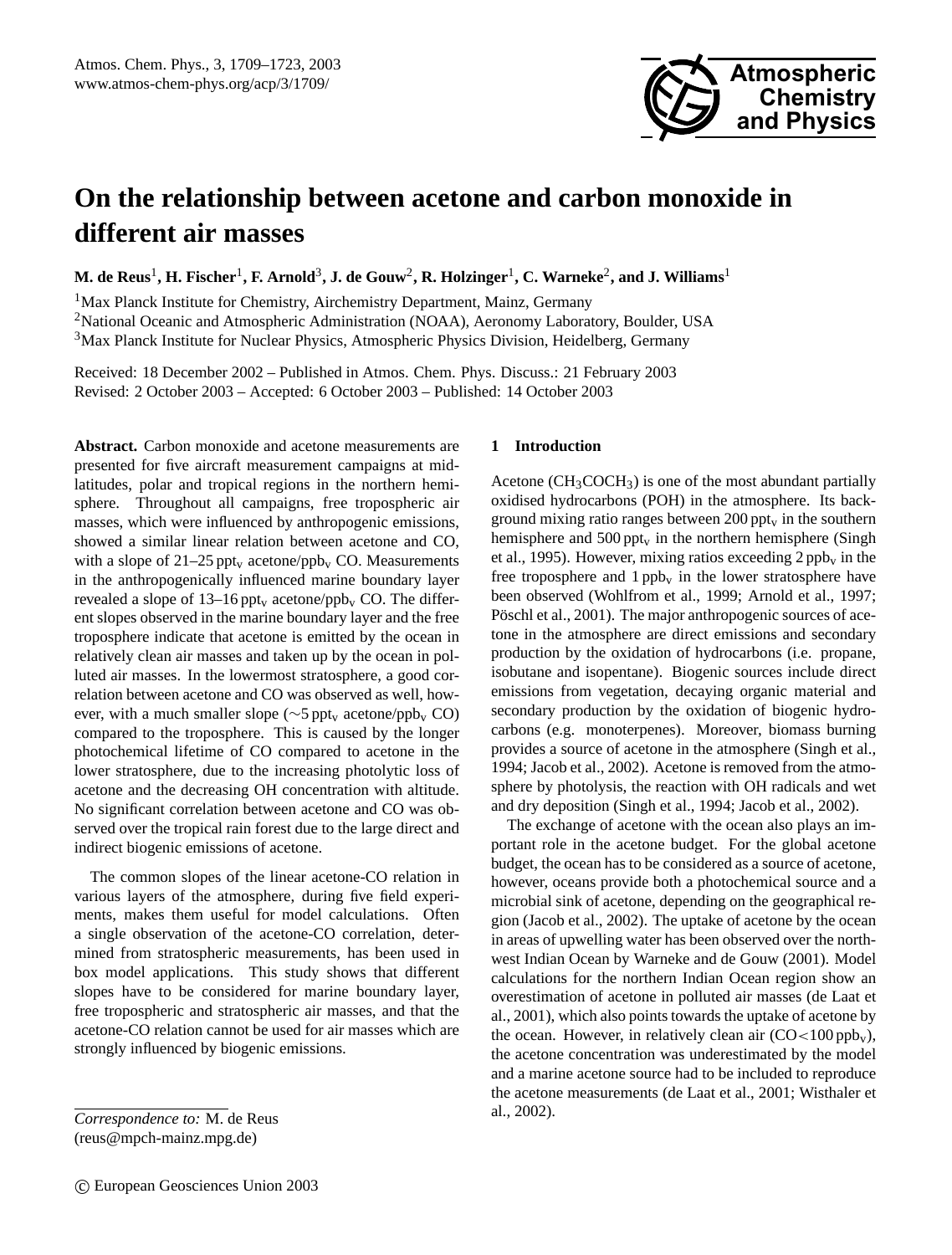In the presence of  $NO<sub>x</sub>$ , the photochemical breakdown of acetone produces peroxyacetylnitrate (PAN), a relatively unreactive reservoir species for  $NO<sub>x</sub>$  in the upper free troposphere. Furthermore, acetone can provide substantial amounts of OH and  $HO<sub>2</sub>$  radicals in the free troposphere that may contribute to ozone production (Singh et al., 1995; Mc-Keen et al., 1997). A good correlation has been observed between carbon monoxide and acetone mixing ratios during several field studies (Singh et al., 1994; Mauzerall et al., 1998; Reiner et al., 2001), which points to common sources of CO and acetone. CO is a well known tracer for anthropogenic pollution and biomass burning, since it is produced by incomplete combustion processes. Moreover, CO is mostly co-emitted with a large number of different hydrocarbons, and is, therefore, also related to the secondary production of acetone.

Since acetone is an important molecule in the chemistry of the atmosphere, it should be considered in model calculations. In global models, emissions of acetone are mostly explicitly described, whereas in box model studies the model is generally constrained to measurements. Since acetone measurements are not always available, the correlation between acetone and CO is often used for model initialisation (McKeen et al., 1997; Keim et al., 1999; Frost et al., 2002).

This paper deals with the acetone-CO correlation observed during different aircraft measurement campaigns. A common linear correlation is defined for various air masses, which could be used in future model calculations.

## **2 Experiments and instrumentation**

In this paper carbon monoxide and acetone measurements during different airborne measurement campaigns are presented. A short description of the measurement campaigns and applied instruments is given below. The Mediterranean Intensive Oxidant Study, MINOS, took place in August 2001 from Crete, Greece. The main goal of the measurements was to determine anthropogenic pollution transport over the Mediterranean. Airborne measurements were performed on the Falcon aircraft, operated by the German Aerospace Centre (DLR) (Lelieveld et al., 2002). The other campaigns, presented below, have been performed using a Cessna Citation aircraft, operated by the Technical University Delft, the Netherlands. Both aircraft have a vertical range of 12–13 km.

The Indian Ocean Experiment, INDOEX, was carried out in February and March 1999 from the Maldives. It focussed on the transport of anthropogenic pollutants, originating from south and southeast Asia, over the northern Indian Ocean (Lelieveld et al., 2001).

The Cooperative LBA (Large-scale Biosphere-atmosphere experiment in Amazonia) Airborne Regional Experiment, LBA-CLAIRE, was organised to study biogenic emissions from the tropical rain forest. Therefore, research flights were performed over the Amazon rain forest from Paramaribo, Surinam, in March 1998 (Crutzen et al., 2000).

Moreover, data from two STREAM (Stratosphere Troposphere Experiment by Aircraft Measurements) campaigns are included, STREAM98 and STREAM97. The STREAM98 campaign focussed on long range transport of biomass burning emissions and was performed from Timmins, Canada, in July 1998 (Fischer et al., 2002). STREAM97 focussed on ozone depletion in the spring Arctic lowermost stratosphere and took place in March 1997 from Kiruna, Sweden (Fischer et al., 2000).

During all campaigns, carbon monoxide was measured using a tunable diode laser absorption spectrometer (TDLAS). This instrument is optimised for airborne measurements and is described in detail by Wienhold et al. (1998) and Kormann et al. (2002). In-situ calibrations have been performed during all flights against working standards consisting of compressed air. These were cross-calibrated before and after the campaigns against National Oceanic and Atmospheric Administration (NOAA) standards using gas chromatography. The accuracy and precision of the CO measurements for the various measurement campaigns are given in Table 1.

Acetone measurements were performed using a protontransfer-reaction mass spectrometer (PTR-MS) and a chemical ionisation mass spectrometer (CIMS). In both instruments, acetone is chemically ionised by the proton transfer with  $H_3O^+$  ions and the products are detected with a quadrupole mass spectrometer (Lindinger et al., 1998; Möhler et al., 1993). The CIMS instrument has been used during both STREAM campaigns, the PTR-MS instrument throughout the other campaigns. No in-flight calibrations were performed for the acetone measurements. The sensitivity of the CIMS instrument during STREAM97 and STREAM98 and the PTR-MS instrument during LBA-CLAIRE has been calculated from the rate constant of the reaction of acetone with  $H_3O^+$  ions and the reaction time. The sensitivity of the PTR-MS has been tested in the laboratory after the LBA-CLAIRE campaign, resulting in an accuracy of 30% (Warneke et al., 2001). During INDOEX and MI-NOS, the PTR-MS instrument was calibrated prior to and after the campaign using a standard mixture containing a number of volatile organic compounds (VOCs) in  $N_2$  (de Gouw et al., 2001). During MINOS, an additional calibration was performed in the field. In-flight background measurements were performed for the PTR-MS on a regular basis by passing the sample air through a charcoal filter (LBA-CLAIRE and INDOEX) or a thermal platinum converter (MINOS). This background has been subtracted from the measured signal to obtain the atmospheric mixing ratio.

At high ambient water vapour mixing ratios, occurring in the boundary layer and lower free troposphere, the reverse reaction of the protonated acetone complex in the flow tube of the CIMS instrument becomes important, leading to an underestimation of the observed acetone mixing ratio. A correction for this reverse reaction has been applied to the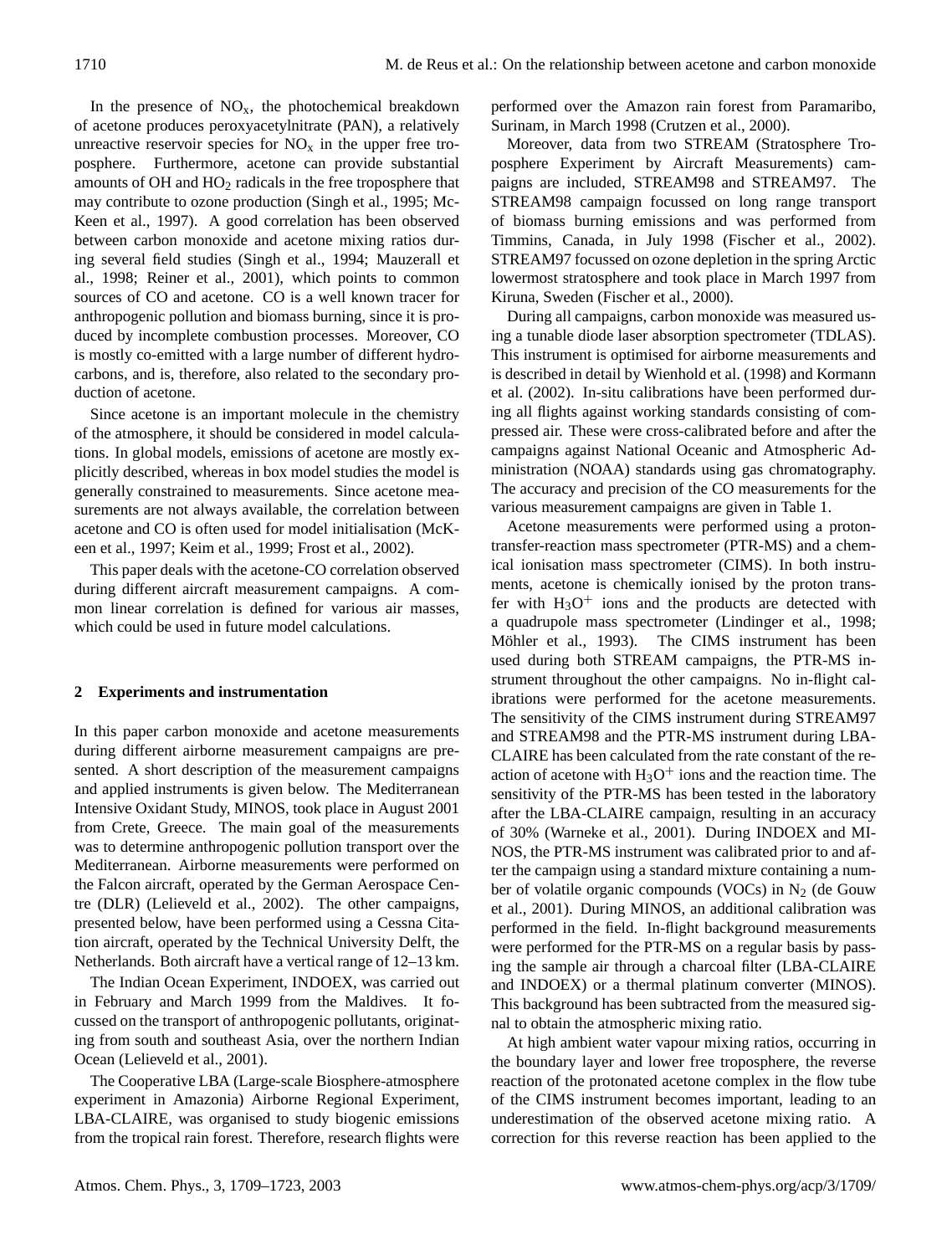| Campaign          | <sub>CO</sub>      | accuracy of standard | precision  | Acetone            | accuracy of standard | precision                |
|-------------------|--------------------|----------------------|------------|--------------------|----------------------|--------------------------|
| STREAM97          | TDLAS <sup>1</sup> | 1%                   | 2%         | CIMS <sup>2</sup>  | 40%                  | 10%                      |
| <b>LBA-CLAIRE</b> | TDLAS <sup>1</sup> | 3%                   | 2%         | PTRMS <sup>3</sup> | 30%                  | 20%                      |
| STREAM98          | TDLAS <sup>1</sup> | 1.3%                 | 2.5%       | CIMS <sup>2</sup>  | 30%                  | $20 - 40\%$ <sup>*</sup> |
| <b>INDOEX</b>     | TDLAS <sup>1</sup> | 10%                  | 10%        | PTRMS <sup>4</sup> | 20%                  | 20%                      |
| <b>MINOS</b>      | TDLAS <sup>1</sup> | 1%                   | $1.5$ ppby | PTRMS <sup>4</sup> | 20%                  | 20%                      |

**Table 1.** Measurement technique, accuracy of the standard used for the calibration of the instrument, precision and responsible institutes for the CO and acetone measurements during the measurement campaigns presented in this study

<sup>∗</sup>precision dependent on the H2O partial pressure, we used 20% for the stratospheric measurements and 40% for the tropospheric measurements.

Measurements performed by the:

<sup>1</sup>Max Planck Institute for Chemistry, Mainz, Germany.

<sup>2</sup>Max Planck Institute for Nuclear Physics, Heidelberg, Germany.

<sup>3</sup>University of Innsbruck, Austria.

<sup>4</sup>Institute for Marine and Atmospheric Research Utrecht, The Netherlands.

STREAM98 data using the simultaneous measured acetonitrile mixing ratio (Wohlfrom et al., 1999). This reverse reaction did not play a significant role in STREAM97, since the measurements were mainly performed in the stratosphere, where the water vapour mixing ratio was very low (Schneider, 1997). No significant dependence of the PTR-MS acetone measurements on ambient relative humidity was found in laboratory studies (Warneke et al., 2001). The accuracy, precision and the institutes responsible for the acetone measurements during the different campaigns are listed in Table 1.

The different techniques to measure acetone in the atmosphere have been compared during several measurement campaigns. Sprung et al. (2001) describe an intercomparison between the acetone measurements using a CIMS and a PTR-MS instrument, which were deployed on the C130 aircraft during INDOEX. They found that the PTR-MS showed slightly higher acetone mixing ratios than the CIMS. The agreement between the two instruments was within 20%, which is smaller than the accuracy of each individual instrument. An intercomparison between two differently configured PTR-MS instruments, which were deployed on the Falcon aircraft during MINOS, shows excellent agreement in acetone mixing ratios measured by the two PTR-MS instruments (de Gouw et al., manuscript in preparation). Finally, acetone measurements performed with a CIMS instrument have been compared with those from an in-situ gas chromatograph (GC), which were flown on two different aircrafts during SONEX (Wohlfrom et al., 1999; Singh et al., 2000). The authors concluded that both data sets were consistent with each other within the uncertainty limits of the individual instruments, however, in the stratosphere the CIMS data tended to be higher than the GC by up to a factor 2.

# **3 Results**

In this section correlation plots of acetone and carbon monoxide are shown for various aircraft measurement campaigns. In all graphs, the carbon monoxide mixing ratio is plotted in  $pp_{v}$  on the x-axis and acetone in  $ppt_{v}$  on the yaxis. Hence, the slope of the linear relation between acetone and CO is expressed in ppt<sub>v</sub> acetone/ppb<sub>v</sub> CO. A straight line fit, taking into account measurement errors in both coordinates, is used to determine the linear correlation between acetone and CO (Numerical recipes, Sect. 15.3) (Press et al., 1992). The measurement error or total uncertainty has been calculated by the square root of the sum of the squares of the precision and the calibration accuracy of the CO and acetone measurements as given in Table 1. Since this is a percentage of the measured concentration, the absolute measurement error (in  $ppb_v$  or  $ppt_v$ ) increases with increasing concentration, giving more weight to data points with lower concentrations in the linear fit. All data shown in this paper are 15 s averaged values.

Figure 1a shows the acetone and CO mixing ratios, observed during MINOS, including a linear fit through the data. The acetone and CO mixing ratios correlate very well, which is evident from the high linear correlation coefficient ( $\mathbb{R}^2$ =0.81). The slope of the linear fit was 19.8 ppt<sub>v</sub>  $acetone/ppb<sub>v</sub> CO.$ 

Figures 1b–d show the acetone and CO mixing ratios for different subsets of the data, i.e. the marine boundary layer (b), free troposphere (c) and lowermost stratosphere (d). In the marine boundary layer  $(0-1)$  km altitude) and the free troposphere  $(1-12.5 \text{ km})$  the correlation coefficient was high, indicating common sources for acetone and CO. The slope of the linear relation between acetone and CO was 13.5 ppt<sub>v</sub> acetone/ppb<sub>v</sub> CO in the marine boundary layer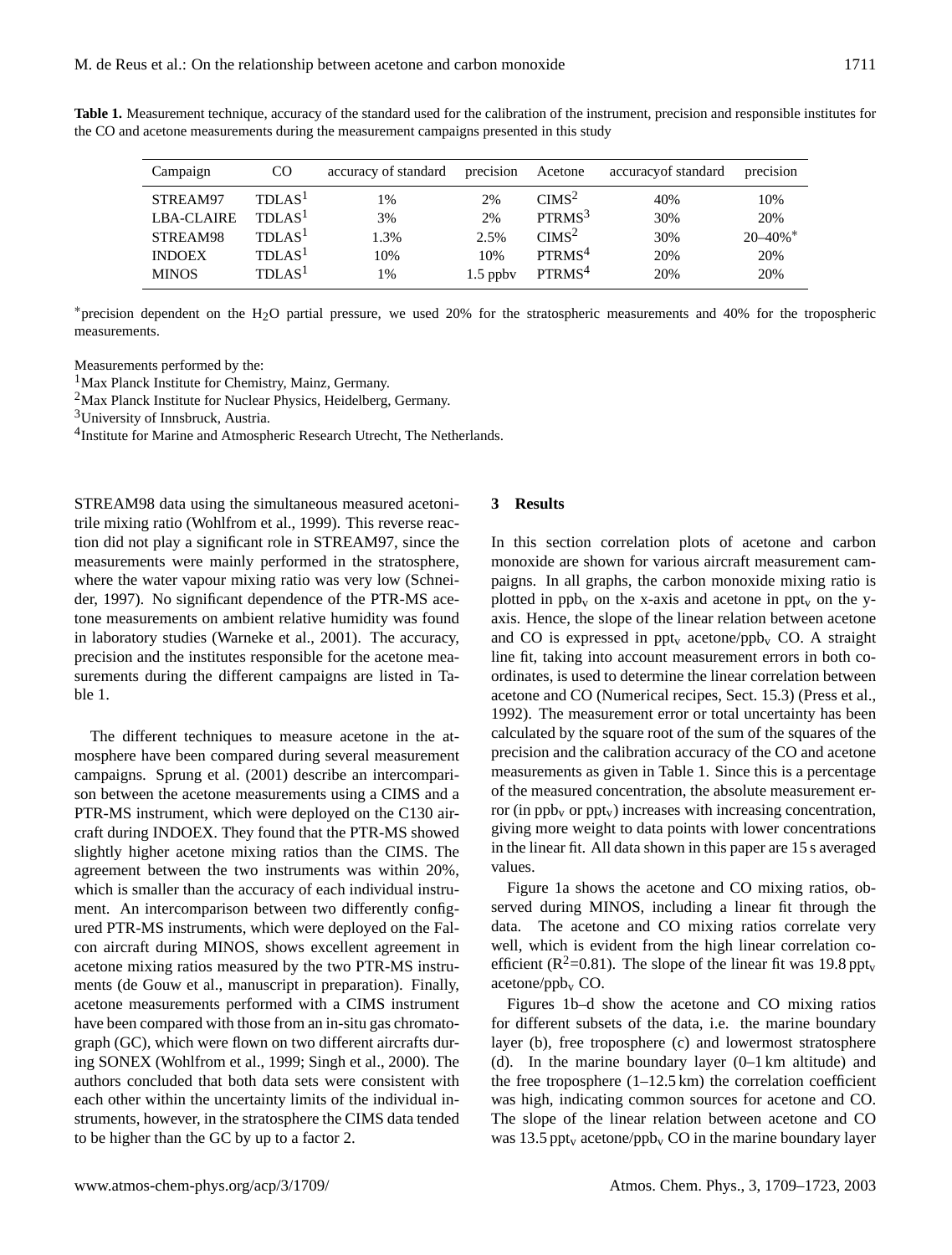

**Fig. 1.** Acetone and CO mixing ratios observed during the MINOS campaign (grey dots) and the linear correlation between the two trace gases (solid line). Figure **(a)** shows all data, **(b)** data from the marine boundary layer (0–1 km), **(c)** the free troposphere (1– 12.5 km) and **(d)** the lower stratosphere  $(O_3>150$  ppb<sub>v</sub>;  $CO<60$  ppb<sub>v</sub>). The boxes indicate the 33% and 67% percentiles, the whiskers the minimum and maximum value, the line the median and the cross the mean acetone mixing ratio for a certain CO interval. The slope and intercept  $(\pm \sigma)$  of the correlations are presented in Table 2.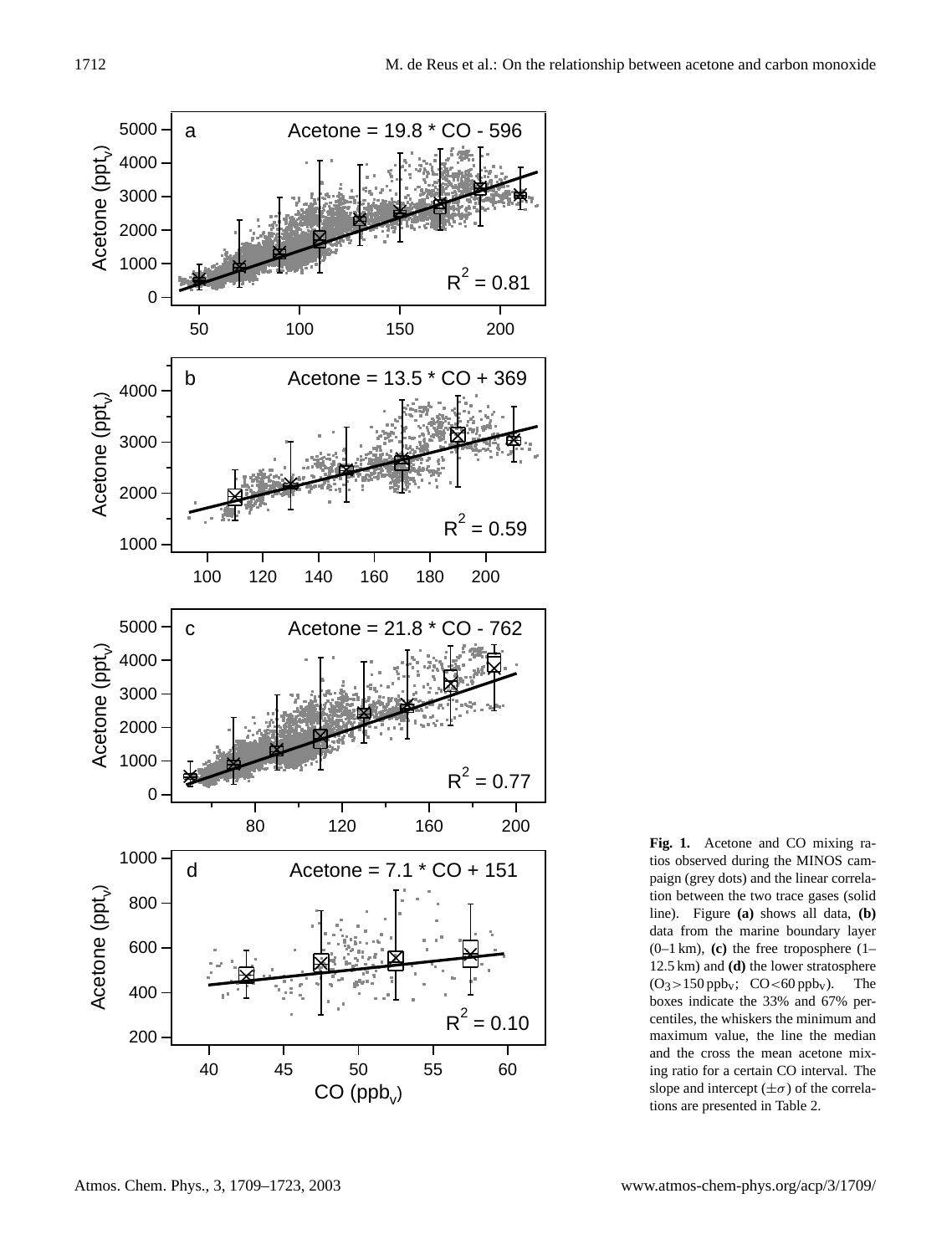

**Fig. 2.** Acetone and CO mixing ratios observed in the **(a)** marine boundary layer (0–1 km) and **(b)** free troposphere (1–12.5 km) during INDOEX.

 $(R^2=0.59)$  and 21.8 ppt<sub>v</sub> acetone/ppb<sub>v</sub> CO in the free troposphere ( $R^2$ =0.77). The smaller slope in the marine boundary layer might reflect either the longer lifetime of acetone in the marine boundary layer compared to the free troposphere or an interaction with the ocean, which will be addressed in more detail in the discussion section.

On a few occasions stratospheric air masses were sampled, which were characterised by ozone mixing ratios above 150 ppb<sub>v</sub> and CO mixing ratios below 60 ppb<sub>v</sub>. In the lowermost stratosphere, the slope of the linear correlation between acetone and CO was much lower than in the troposphere  $(7.1 \text{ppt}_v \text{ acetone}/\text{ppb}_v \text{CO})$ , which is caused by the absence of significant sources for CO and acetone in the stratosphere and the longer lifetime of CO compared to acetone, due to the increasing photolysis of acetone with altitude. The relatively low correlation coefficient  $(R^2=0.10)$  is probably due to the limited amount of data points in the stratosphere and the poor precision of the acetone measurements due to the low mixing ratios.

Also during INDOEX, acetone and CO mixing ratios were very well correlated (see Fig. 2). Measurements have been performed in the marine boundary layer (0–1 km altitude) and the free troposphere (1–12.5 km altitude). The slope of the linear fit was  $16.2 \text{ppt}_v$  acetone/ppb<sub>v</sub> CO in the marine boundary layer ( $R^2$ =0.35) and 21.6 ppt<sub>v</sub> acetone/ppb<sub>v</sub> CO in the free troposphere  $(R^2=0.45)$ .

Both the INDOEX and MINOS campaigns were performed downwind of major anthropogenic pollution sources, which resulted in a highly polluted boundary layer (de Gouw et al., 2001; Lelieveld et al., 2002). Air masses observed in the marine boundary layer over the northern Indian Ocean during INDOEX originated from the Indian subcontinent and Southeast Asia. Numerous convective systems over the northern Indian Ocean caused the pollution from the marine boundary layer to be mixed up into the free troposphere (de Reus et al., 2001). De Gouw et al. (2001) determined the age of the pollution plumes observed during INDOEX using acetylene/ethane and benzene/ethane ratios. The age of the air masses observed in the marine boundary layer over the Indian Ocean ranged between 4 and 15 days. In the free troposphere similar air mass ages were found since convection lifted the relative fresh pollution from the marine boundary layer to the middle free troposphere.

During MINOS, anthropogenic pollution was observed in the marine boundary layer originating from eastern and western Europe. The air masses in the free troposphere over the Mediterranean were influenced by long range transport of pollutants from the US, Europe and Asia (Lelieveld et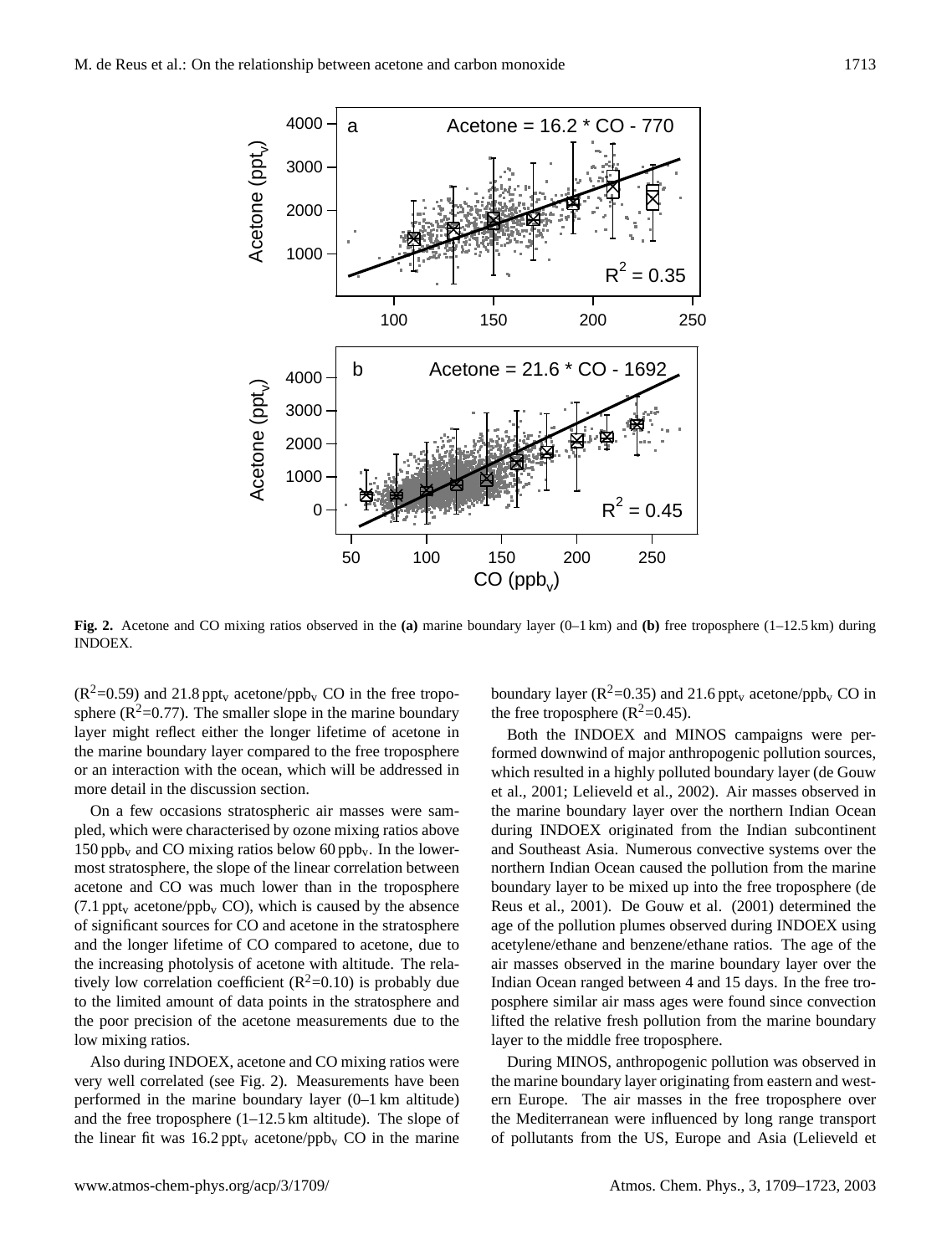

**Fig. 3.** Acetone and CO mixing ratios observed in the **(a)** free troposphere ( $>7$  km) and **(b)** lower stratosphere ( $O_3 > 150$  ppb<sub>v</sub>; CO $<$ 60 ppb<sub>v</sub>) during STREAM98. The open circles represent measurements which were strongly influenced by tropospheric mixing.

al., 2002; Traub et al., 2003). Salisbury et al. (2003) calculated the age of the air masses in the marine boundary layer using the toluene/benzene ratio from observations at the ground based station on Crete during the MINOS campaign and compared those with back trajectory calculations. They found that during the entire campaign the air mass age was below 30 hours. Since the aircraft performed its measurements north of the island of Crete, the air masses observed by the aircraft in the marine boundary layer have a maximum age of 30 hours. Scheeren et al. (2003) investigated the Southeast Asian air masses which dominated the free troposphere in the first half of the campaign. They determined a chemical age of these air masses of 7–15 days, based on the comparison of emission ratios from MINOS with emission ratios derived from INDOEX results and back trajectory calculations. The trajectory analysis also showed that North American pollution plumes were observed occasionally, which were lifted from below 700 hPa between 5 and 10 days prior to the measurements. Moreover, recent convective injection of European boundary layer air was observed during two flights.

Hence, the air masses observed in the free troposphere over the Indian Ocean and the Mediterranean Sea were influenced by anthropogenic pollution and had a chemical age between a few days and 15 days. Apparently, within 15 days the signature of the linear relation between acetone and CO does not change significantly. In the free troposphere, the lifetime of acetone is shorter than the CO lifetime, due to the photolysis of acetone. In order to keep the acetone-CO relation stable over a time period of 15 days, secondary production of acetone has to compensate for the loss of acetone. This is further examined in the discussions section.

Although younger air masses were sampled in the marine boundary layer over the Mediterranean than over the northern Indian Ocean, a similar correlation between acetone and CO was observed. The major sources of CO over the northern Indian Ocean were biomass and biofuel burning (Lelieveld et al., 2001), whereas fossil fuel burning was the major source of CO in the marine boundary layer over the Mediterranean (Lelieveld et al., 2002). During STREAM98, measurements between 7 and 12.5 km altitude were performed. Air masses with ozone mixing ratios exceeding  $150$  ppb<sub>v</sub> and CO mixing ratios below 60 ppb<sub>v</sub> were considered to be stratospheric,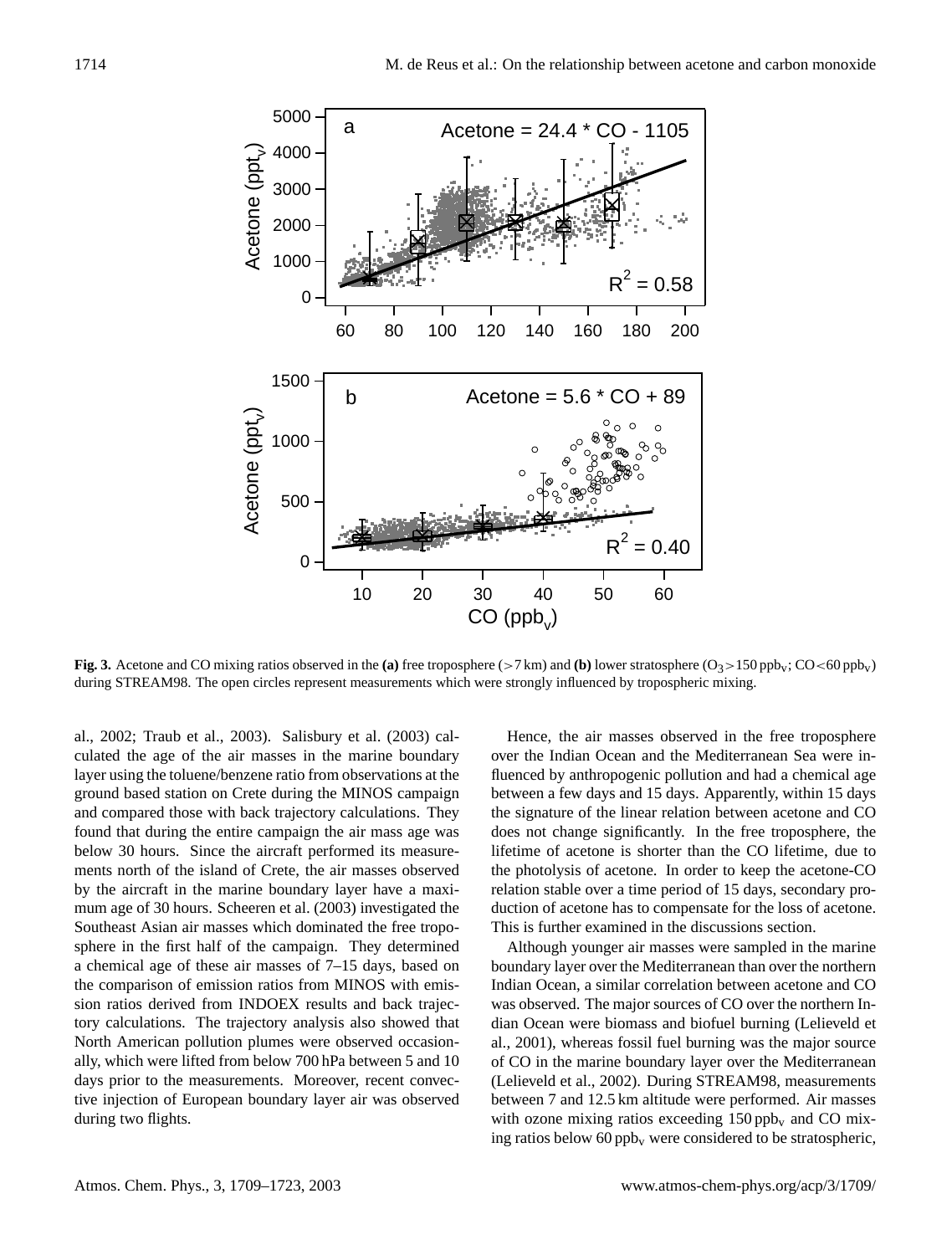

**Fig. 4.** Acetone and CO mixing ratios observed in the lower stratosphere  $(O_3 > 150 \text{ ppb}_v; CO < 60 \text{ ppb}_v)$  during STREAM97.

**Table 2.** Slope (in ppt<sub>v</sub> acetone/ppb<sub>v</sub> CO  $\pm 1\sigma$ ) and intercept (in ppt<sub>v</sub> acetone  $\pm 1\sigma$ ) of the linear correlation between acetone and CO during different measurement campaigns

| Campaign          | Operational base | Time period      | Marine boundary layer | Free troposphere | Stratosphere   |
|-------------------|------------------|------------------|-----------------------|------------------|----------------|
| STREAM97          | Kiruna.          | March 1997       |                       |                  | $3.0 \pm 0.15$ |
|                   | Sweden           |                  |                       |                  | $-16\pm3.8$    |
| <b>LBA-CLAIRE</b> | Paramaribo.      | March 1998       | No correlation        | No correlation   |                |
|                   | Surinam          |                  |                       |                  |                |
| STREAM98          | Timmins.         | July 1998        |                       | $24.4 \pm 0.48$  | $5.6 \pm 0.32$ |
|                   | Canada           |                  |                       | $-1105 \pm 34$   | $89 + 5.5$     |
| <b>INDOEX</b>     | Male,            | Feb/Mar 1999     | $16.2 \pm 0.85$       | $21.6 \pm 0.41$  |                |
|                   | Maldives         |                  | $-770\pm120$          | $-1692+44$       |                |
| <b>MINOS</b>      | Crete,           | <b>July 2001</b> | $13.5 \pm 0.70$       | $21.8 \pm 0.22$  | $7.1 \pm 2.5$  |
|                   | Greece           |                  | $369 \pm 104$         | $-762\pm18$      | $151 + 125$    |

all other air masses tropospheric. The observed acetone and CO mixing ratios in the free troposphere and stratosphere are shown in Fig. 3. In both parts of the atmosphere acetone and CO were well correlated. The slope of the correlation was, however, very different. For the stratosphere a slope of 5.6 ppt<sub>v</sub> acetone/ppb<sub>v</sub> CO was found ( $R^2$ =0.40), for the troposphere 24.4 ppt<sub>v</sub> acetone/ppb<sub>v</sub> CO ( $\mathbb{R}^2$ =0.58). During STREAM98 intensive mixing occurred between the lower stratosphere and the upper troposphere (Hoor et al., 2002). The open circles in Fig. 3b represent air masses with relatively high acetone mixing ratios which were observed at stratospheric  $O_3$  and CO mixing ratios. For these data points the linear relation between acetone and CO describes a slope of 17.3 $\pm$ 8.2 ppt<sub>v</sub> acetone/ppb<sub>v</sub> CO (R<sup>2</sup>=0.23). Hence, these stratospheric air masses show a strong tropospheric influence and have not been taken into account when calculating the linear relation between acetone and CO in the stratosphere. The air masses observed in the free troposphere during STREAM98 originated from polar-, midand (sub)tropical latitudes. The chemical age of these air masses has been determined by Fischer et al. (2002) us-

ing the  $C_2H_2/CO$  ratio. Air masses originating from polarand mid-latitudes were 5–7 days old. Trajectory analysis shows that air masses originating from (sub)tropical latitudes were transported a few days before reaching the measurement area.

Further stratospheric measurements were performed during STREAM97. Since this campaign focussed on ozone depletion in the lowermost stratosphere, mainly stratospheric measurements are available  $(O_3>150 \text{ ppb}_v; CO<60 \text{ ppb}_v)$ . The linear correlation between acetone and CO had a slope of 3.0 ( $R^2$ =0.87; see Fig. 4) (see also Schneider, 1997). A significant correlation between acetone and CO is not always observed, as is shown for the LBA-CLAIRE campaign. The LBA-CLAIRE measurements were conducted in the boundary layer  $(0-1 \text{ km})$  and free troposphere  $(1-12.5 \text{ km})$  over the Amazon rain forest and are shown in Figs. 5a and b. The squared correlation coefficient for the linear relation between acetone and CO was 0.06 in the boundary layer and 0.002 in the free troposphere, and hence, the correlation between acetone and CO was not significant.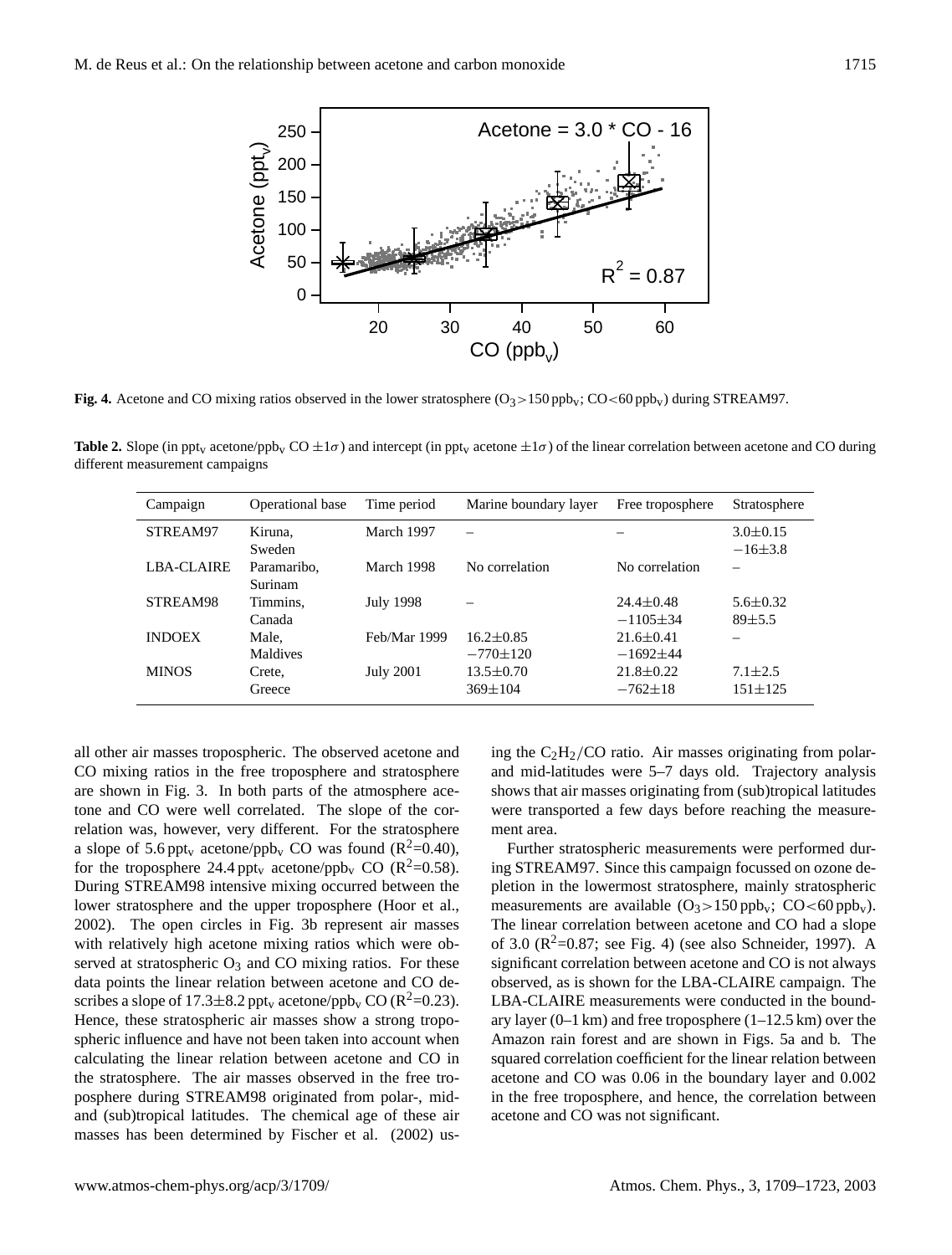

**Fig. 5.** Acetone and CO mixing ratios observed in **(a)** the boundary layer (0–1 km) and **(b)** free troposphere (1–12.5 km) over the tropical rain forest during LBA-CLAIRE. The open circles represent measurements in the marine boundary layer (a) and in an upper tropospheric biomass burning plume (b).

The boundary layer over Surinam, a largely unpolluted region, is influenced by northeasterly trade winds, which advect air from the Atlantic Ocean over the Amazonian rain forest towards the ITCZ. The air masses over the Surinam rain forest are, hence, not anthropogenically influenced but are mainly subject to biogenic emissions. It is well established that acetone has significant biogenic sources (Crutzen et al., 2000). Large emissions of acetone or acetone precursors (e.g. monoterpenes) can occur from vegetation and/or decaying litter in the tropical rainforests (Warneke et al., 1999; Pöschl et al., 2001). This is evident from the relatively high acetone mixing ratios observed during LBA-CLAIRE. Carbon monoxide has predominantly anthropogenic sources, which explains the lack of correlation between acetone and CO in areas with strong biogenic emissions. Shallow and deep convective clouds, which were prevalent over the rain forest during the entire measurement period, transported the biogenic emissions to the free troposphere, hence, also the air in the free troposphere was strongly influenced by biogenic emissions and no significant correlation between acetone and CO was found. Measurements in the marine boundary layer, off the coast of Surinam, and in a biomass burning plume, which was encountered during one flight in the upper free troposphere (Andreae et al., 2001; Williams et al, 2001), were not included in the calculation of the linear relation between acetone and CO. These data points are displayed as open circles in Fig. 5a and b. It can clearly be seen that air masses with a different origin, as the biomass burning plume, show a different correlation. Although the biomass burning plume was encountered during a relatively short time period, yielding only a few data points, a correlation between acetone and CO can be envisioned. The slope of the linear relation is 18.2 ppt<sub>v</sub> acetone/ppb<sub>v</sub> CO ( $\mathbb{R}^2$ =0.19), similar to the slope which has been found in the free troposphere during other experiments. Andreae et al. (2001) calculated an enhancement ratio of 19.5 $\pm$ 1.6 ppt<sub>v</sub> acetone/ppb<sub>v</sub> CO for this biomass burning plume. The high acetone mixing ratios observed in the marine boundary layer might result from the production of acetone by the ocean or long range transport of continental air over the ocean.

A summary of the observed correlations during the above described measurement campaigns is given in Table 2.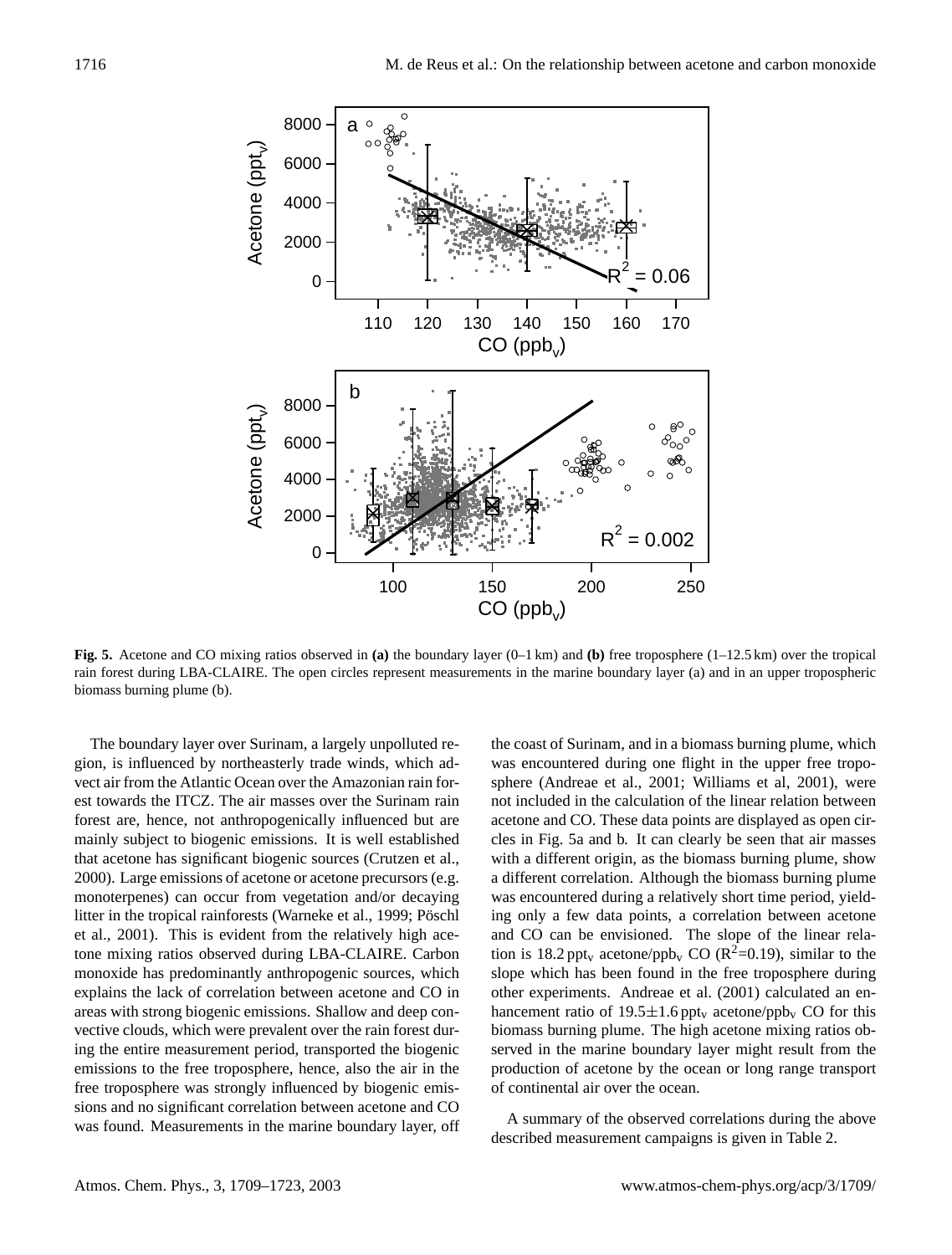| Campaign          | Place             | Time          | Slope        | Airmass                     | Reference              |
|-------------------|-------------------|---------------|--------------|-----------------------------|------------------------|
| ABLE3B            | Eastern Canada    | July/Aug 1990 | 30           | troposphere $1$             | Singh et al., 1994     |
| PEM-WEST          | Western Pacific   | Feb/Mar 1994  | 3            | fresh urban plume           | Singh et al., 1995     |
| <b>PEM-WEST</b>   | Western Pacific   | Feb/Mar 1994  | 6.1          | stratosphere                | McKeen et al., 1997    |
| TRACE-A           | South Atlantic.   | Sept/Oct 1992 | $7.2 - 10.3$ | biomass burning plumes      | Mauzerall et al., 1998 |
|                   | Africa and Brazil |               |              |                             |                        |
| <b>LBA-CLAIRE</b> | Surinam           | March 1998    | 19.5         | free troposphere $2$        | Andreae et al., 2001   |
| <b>INDOEX</b>     | Indian Ocean      | 11 March 1999 | 14           | boundary layer              | Reiner et al., 2001    |
| <b>INDOEX</b>     | Indian Ocean      | 24 Feb 1999   | 3.4          | free troposphere $3$        | Reiner et al., 2001    |
| <b>INDOEX</b>     | Indian Ocean      | March 1999    | 17.2         | boundary layer <sup>4</sup> | Wisthaler et al., 2002 |
| <b>INDOEX</b>     | Indian Ocean      | March 1999    | 13.4         | boundary layer <sup>5</sup> | Wisthaler et al., 2002 |
| <b>SAFARI</b>     | Namibia           | Sept 2000     | $4.8 - 11.3$ | fresh biomass burning plume | Jost et al., 2003      |

**Table 3.** Slope of the linear correlation between acetone and CO reported in the literature (in ppt<sub>v</sub> acetone/ppb<sub>v</sub> CO)

<sup>1</sup>Measurements between 0 and 6 km altitude.

<sup>2</sup>Aged biomass burning plume.

<sup>3</sup>These measurements were partly performed in the southern hemisphere.

<sup>4</sup>Air masses originating from the west coast of India.

<sup>5</sup>Air masses originating from the Bay of Bengal.

#### **4 Comparison with literature values**

A positive correlation between acetone and CO has been described by several authors. Singh et al. (1994) were the first to show a strong correlation between acetone and CO mixing ratios in the atmosphere. They derived a linear relation between acetone and CO with a slope of  $30 \text{ppt}_v$  acetone/ppb<sub>v</sub> CO during the Arctic Boundary Layer Experiment (ABLE-3B) between 0 and 6 km altitude. The authors also noted the striking difference between the enhancement ratio in industrial plumes and in aged air masses, due to the secondary production of acetone from hydrocarbons.

The slope, which has been used frequently to initialise acetone mixing ratios in model calculations, is  $6.1 \text{ppt}_v$ acetone/ppb<sup>v</sup> CO (e.g. McKeen et al., 1997; Keim et al., 1999; Frost et al., 2002), and has been observed in the stratosphere during PEM-WEST B. This slope is based on data published by Singh et al. (1997), however, the linear relation is described by McKeen et al. (1997). During the same experiment an enhancement ratio of  $3 \text{ ppt}_v$  acetone/ppb<sub>v</sub> CO was found in a plume of relatively fresh Asian emissions over the western Pacific (Singh et al., 1995).

Some values for the slope of the linear relation between acetone and CO are published for the INDOEX campaign. Reiner et al., (2001) observed a slope of 14 ppt<sub>v</sub> acetone/ppb<sub>v</sub> CO for a measurement flight of the NCAR-C130 aircraft in the marine boundary layer during INDOEX. Another flight in the free troposphere, which was for a large part conducted in the southern hemisphere, indicated a slope of  $3.4$  ppt<sub>v</sub> acetone/ppb<sub>v</sub> CO. In a third case study they analysed the acetone-CO relation for the residual boundary layer, a polluted layer between 2 and 4 km altitude, containing relatively fresh biomass and fossil fuel burning emissions. In this layer, the slope ranged between 8.8 and 11 ppt<sub>v</sub> acetone/ppb<sub>v</sub> CO, which is comparable to the acetone-CO enhancement ratio observed in biomass burning plumes during TRACE-A (Mauzerall et al., 1998).

A large range of enhancement factors have been observed in biomass burning plumes, depending on the age of the plume. In laboratory experiments very young plumes can be investigated, and hence, direct emissions from biomass burning can be determined. Holzinger et al. (1999) found an enhancement factor of 5.4 ppt<sub>v</sub> acetone/ppb<sub>v</sub> CO from a laboratory biomass burning experiment. Jost et al. (2003) performed in-situ measurements over a very young biomass burning plume in Namibia, with a plume age up to about 2 hours. They found the acetone enhancement ratio to increase with air mass age from  $4.8 \text{ pb}$ , acetone/ppb<sub>v</sub> CO directly over the fire to 11.3 ppt<sub>v</sub> acetone/ppb<sub>v</sub> CO in a biomass burning plume with an age of about 2 hours, indicating the importance of secondary production of acetone in the biomass burning plume. More aged biomass burning plumes, which were analysed in the boundary layer and free troposphere over the tropical south Atlantic Ocean showed an enhancement ratio of 7.2–10.3 ppt<sub>v</sub> acetone/ppb<sub>v</sub> CO for plumes which were between 0.5 and about 6 days old, whereas no significant enhancement was observed in a very young plume (Mauzerall et al., 1998). An even older biomass burning plume was investigated by Andreae et al. (2001) in the upper free troposphere over the Amazonian rainforest. They calculated the acetone enhancement factor to be  $19.5 \pm 1.6$  ppt<sub>v</sub> acetone/ppb<sub>v</sub> CO and the plume age  $9-10$  days.

Wisthaler et al. (2002) presented shipborne measurements in the marine boundary layer over the northern Indian Ocean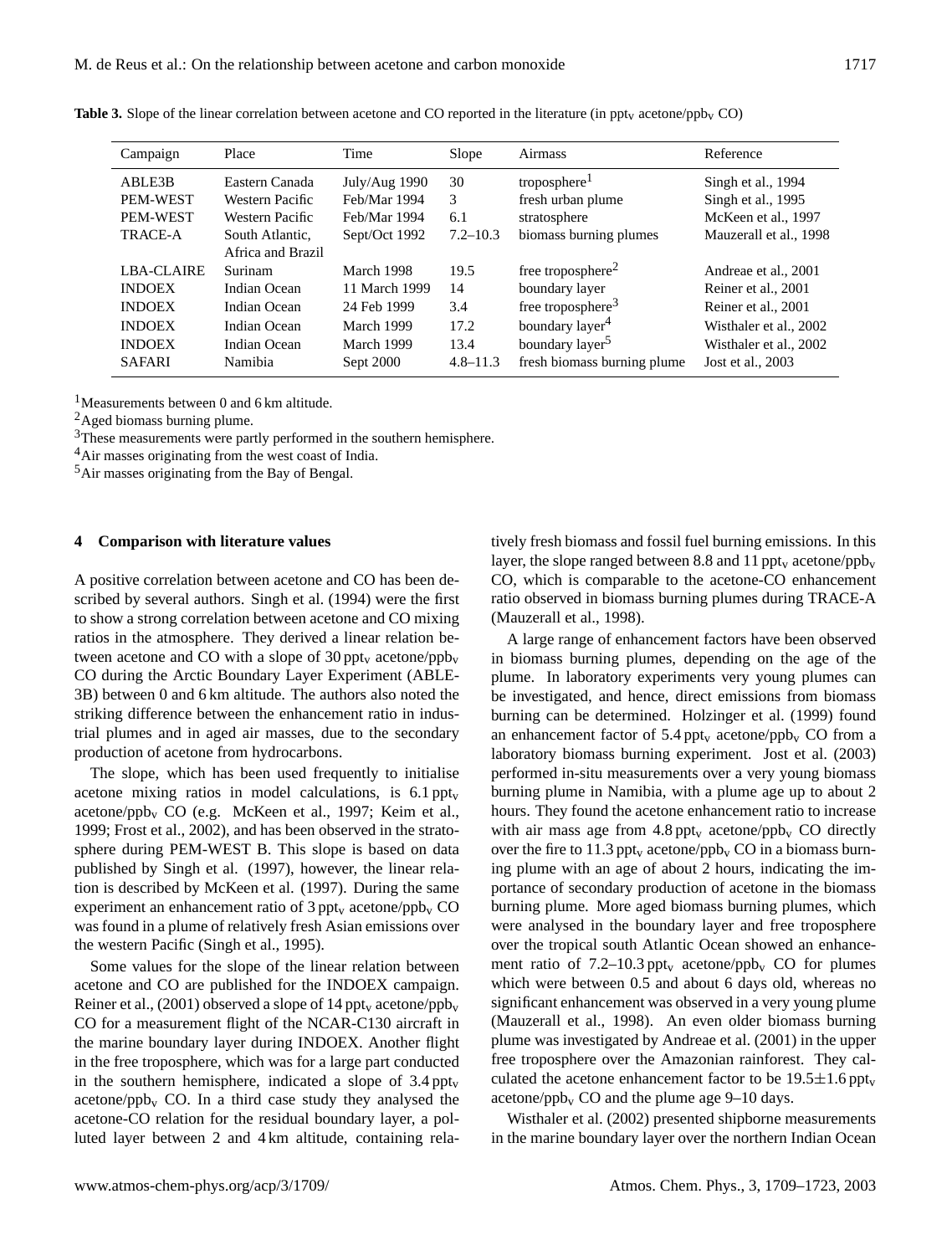

**Fig. 6.** Acetone-CO correlations observed during STREAM98. The grey solid line represents the acetone-CO correlation which was found in stratospheric air masses with a strong tropospheric influence (mixed air masses). The grey dashed line shows the mixing line corresponding to these air masses.

during INDOEX. They subdivided the data into air masses originating from the west-coast of India and from the Bay of Bengal and found a slope of 17.2 and 13.4 ppt<sub>v</sub> acetone/ppb<sub>v</sub> CO, respectively. Table 3 gives a summary of the slope of the acetone-CO correlation found in the literature.

## **5 Discussion**

A striking result of this study is the comparable slope of the linear acetone-CO relation in the anthropogenically influenced free troposphere and marine boundary layer, in very different regions of the world and at very different time periods of the year.

First of all we have to address the question why a correlation between acetone and CO is observed at all. The most simple explanation is that in anthropogenically polluted areas, although CO and acetone might have different physical sources, the emission distribution is very similar, leading to a good correlation between acetone and CO mixing ratios. This has also been observed in fresh urban emission plumes (Singh et al., 1995). Fresh anthropogenic and biomass burning emissions, however, show a much smaller slope than aged plumes, indicating the importance of secondary acetone production from higher hydrocarbons, which is discussed in detail below. In order to maintain a good correlation, these hydrocarbons should have similar source patterns as CO.

Moreover, mixing of air masses, originating from very different "reservoirs", can also cause a linear relation between two trace gases. To illustrate this, the linear correlations which we observed during the STREAM98 campaign are plotted in Fig. 6. The observed correlation between acetone and CO in the stratosphere can be explained by mixing an air mass from the stratospheric reservoir, containing low acetone and CO mixing ratios, with an air mass from the upper free tropospheric reservoir, which contains higher acetone and CO mixing ratios. Moreover, the acetone-CO correlation in the mixed air masses, which have been described in Sect. 3 and are shown as open circles in Fig. 3b, can be explained by mixing of a stratospheric air mass with a free tropospheric air mass originating from much lower altitude. However, for the troposphere no clear reservoirs exist which could explain the observed slopes in the marine boundary layer and the free troposphere (see Fig. 8).

Due to the difference in lifetime of acetone and CO, especially in the free troposphere, the slope of the linear relation should decrease with air mass age. To illustrate this we calculated the change in the slope of the linear acetone-CO relation observed in the free troposphere during STREAM98, considering a CO and acetone lifetime of 38 and 14 days, respectively. These lifetimes have been calculated based on the depletion of CO and acetone through their reaction with OH, assuming an OH concentration of  $1.7 \cdot 10^6$  molecules/cm<sup>3</sup>, and the destruction of acetone through photolysis. The OH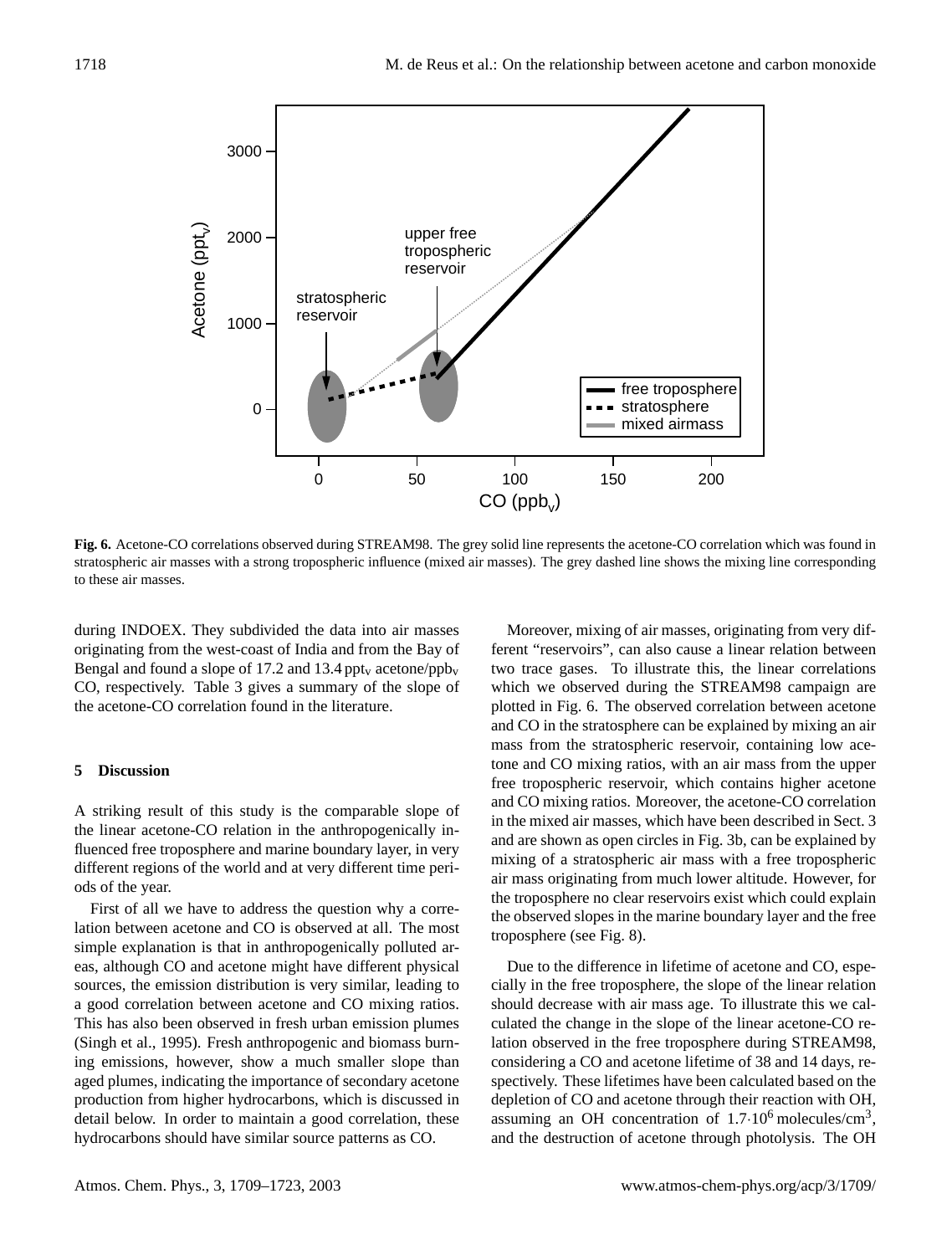

**Fig. 7.** Acetone-CO correlation observed in the free troposphere during STREAM98 (red line and markers). Acetone-CO correlation after 15 (blue) and 30 days (black), assuming a lifetime of CO and acetone of 38 and 14 days, respectively.

reaction rates have been adopted from DeMore et al. (1997) and Wollenhaupt et al. (2000), the photolysis rates from Brühl and Crutzen (1989). An exponential decay has been assumed using the lifetime as e-folding time. The results are shown in Fig. 7. The observed slope of the acetone-CO relation in the free troposphere during STREAM98 was 24.4 ppt<sub>v</sub> acetone/ppb<sub>v</sub> CO. After 15 days this slope has decreased to 11.7 ppt<sub>v</sub> acetone/ppb<sub>v</sub> and after 30 days to 6.3 ppt<sub>v</sub> acetone/ppb<sub>v</sub> CO, which is close to the observed slope in the stratosphere. Note that only depletion of both gases is considered and no production or additional emission has been taken into account.

The air mass age of the free tropospheric air masses observed during INDOEX, STREAM98 and MINOS ranged between 4 and 15 days. According to the calculations above, there should be an additional source of acetone in the free troposphere to prevent the slope of the linear acetone-CO relation from decreasing with air mass age. This additional acetone source should be stronger in the tropics compared to mid-latitudes, since the acetone photolysis rates are higher in the tropics (Singh et al., 2000), suggesting that this acetone source might be dependent on radiation as well. The secondary production of acetone from different hydrocarbons, which are co-emitted with acetone and CO (Singh et al., 1994), and the direct release of acetone from organic aerosols (Ellison et al., 1999) have been suggested. The C3- C5 isoalkanes (propane, isobutene, isopentane) are considered the major anthropogenic atmospheric precursors of acetone (Jacob et al., 2002).

A summary of all linear acetone-CO relations obtained in this study is presented in Fig. 8. When comparing the acetone-CO relations derived in the marine boundary layer and the free troposphere during INDOEX it can be seen that at low CO mixing ratios acetone in the marine boundary layer is enhanced compared to the free troposphere, while at high CO mixing ratios acetone mixing ratios are lower in the marine boundary layer. This might be an indication for the release of acetone from the ocean in relatively clean regions and the uptake of acetone by the ocean in more polluted areas. This rather speculative conclusion is supported by model simulations with the ECHAM global chemistryclimate model performed by de Laat et al. (2001). They had to include an oceanic source of acetone in order to simulate the observed acetone mixing ratios in the marine boundary layer during INDOEX at low CO mixing ratios. At the same time they overestimate the acetone mixing ratios at CO mixing ratios exceeding  $100$  ppb<sub>v</sub>, indicating a missing acetone sink. A similar pattern has been observed over the Mediterranean Sea during MINOS, hence, this effect is not limited to the Indian Ocean.

The observations in the lower stratosphere indicate a tendency in the slope of the acetone-CO correlation with distance above the tropopause. During STREAM97, measurements were performed at high latitudes during wintertime, when the tropopause was situated below 10 km altitude, and ozone mixing ratios up to  $700$  ppb<sub>v</sub> were observed. The STREAM98 measurements were performed at mid-latitudes during summertime, when the tropopause was located at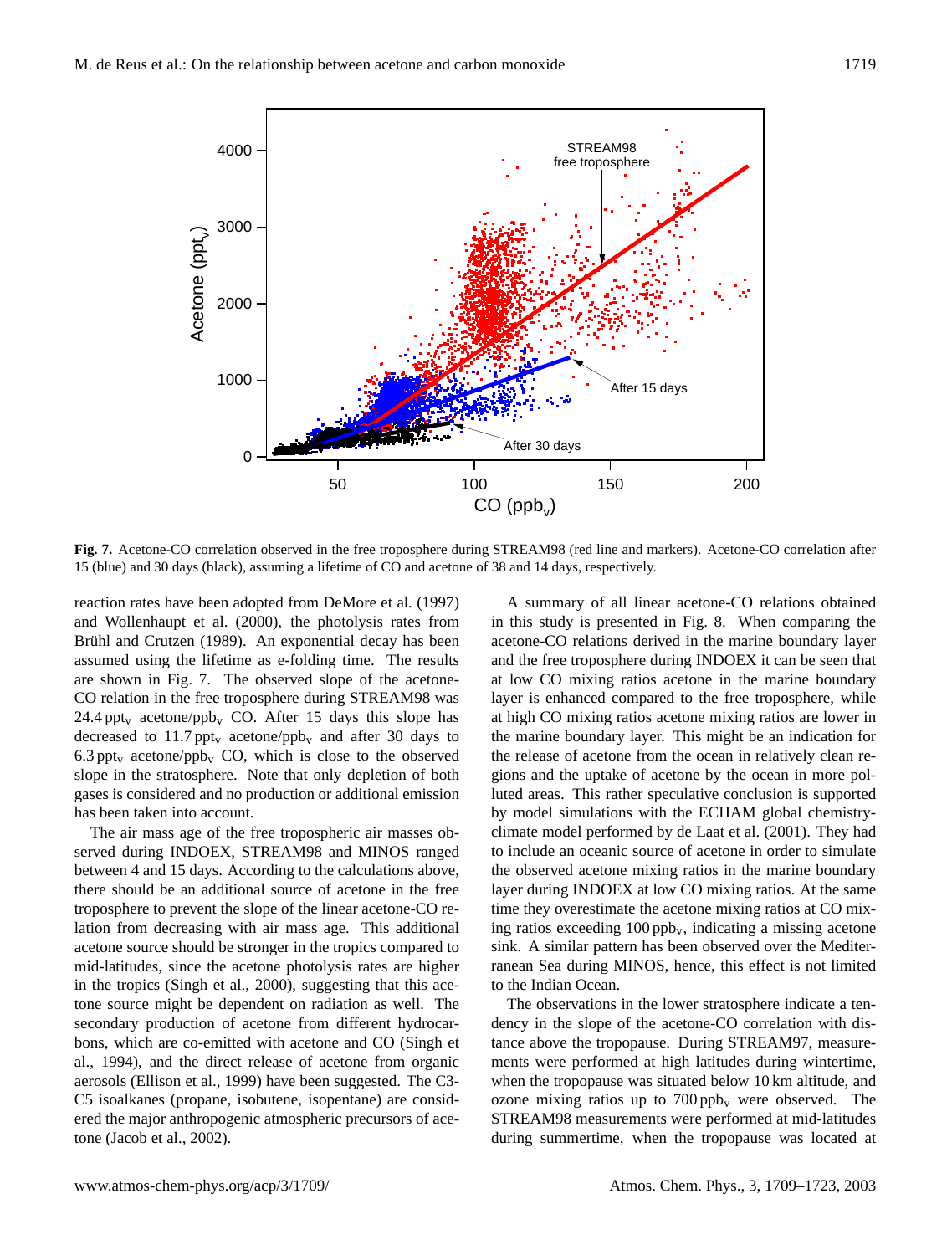

**Fig. 8.** All linear acetone-CO correlations derived in this study.

much higher altitudes (10–14 km) and the maximum observed  $O_3$  mixing ratio was 500 ppb<sub>v</sub>. Over the Mediterranean region in summer, the tropopause is generally located at 15–16 km, well above the maximum cruising altitude of the aircraft. During MINOS stratospheric measurements were performed during one flight, when the tropopause was depressed to about 10 km in a tropopause fold, and  $O_3$  mixing ratios up to  $280$  ppb<sub>v</sub> were observed.

Based on the observed  $O_3$  mixing ratios and tropopause heights, the measurements during STREAM97 were performed deepest into the stratosphere and showed the smallest slope of the linear relation between acetone and CO  $(3.1 \text{ppt}_v)$ acetone/ $ppb<sub>v</sub>$  CO). The stratospheric MINOS measurements were performed closest to the tropopause and show the highest slope (7.1 ppt<sub>v</sub> acetone/ppb<sub>v</sub> CO). Hence, the slope of the acetone-CO relation decreases with distance from the tropopause, probably due to the longer lifetime of CO compared to acetone in the lower stratosphere and the decreasing influence of free tropospheric air (mixing) with increasing distance from the tropopause. The longer lifetime of CO compared to acetone in the lower stratosphere is a result of the increasing photolytic destruction of acetone with altitude and the decreasing chemical destruction of CO by its reaction with OH, due to the decreasing OH mixing ratio with altitude. Moreover, CO is continuously produced from methane, whereas acetone has no significant sources in the lower stratosphere.

The intercepts of the linear relations between acetone and CO are displayed in Table 2. If we assume that biogenic emissions only significantly enhance the acetone mixing ratio in the atmosphere and not the CO mixing ratio, the different intercepts might be an indication for the background acetone mixing ratio caused by biogenic emissions. In the free troposphere, the intercept increases from INDOEX to STREAM98 and MINOS, which can be explained by the fact that eastern Europe and Canada are much more heavily vegetated areas compared to the Indian subcontinent. Assuming a background CO mixing ratio, due to methane chemistry, in the free troposphere of  $60$  ppb<sub>v</sub>, the background acetone mixing ratio would be 546 ppt<sub>v</sub>, 359 ppt<sub>v</sub> and  $-396$  ppt<sub>v</sub> for MI-NOS, STREAM98 and INDOEX, respectively. For MINOS and STREAM98 this is comparable to the background acetone mixing ratio of  $500 \text{ppt}_v$ , observed in the northern hemisphere by Singh et al. (1995). In the marine boundary layer a background acetone mixing ratio of 1179 and 202 ppt<sub>v</sub> can be found at a CO mixing ratio of  $60$  ppb<sub>v</sub> for MINOS and IN-DOEX, respectively. The relatively high background acetone mixing ratio in the marine boundary layer over the Mediterranean could be an indication for recent biogenic emissions during MINOS, which has also been suggested by Salisbury et al. (2003). This discussion shows the importance of estimating an acetone background mixing ratio, when using the acetone-CO correlation to initialise acetone mixing ratios in model calculations.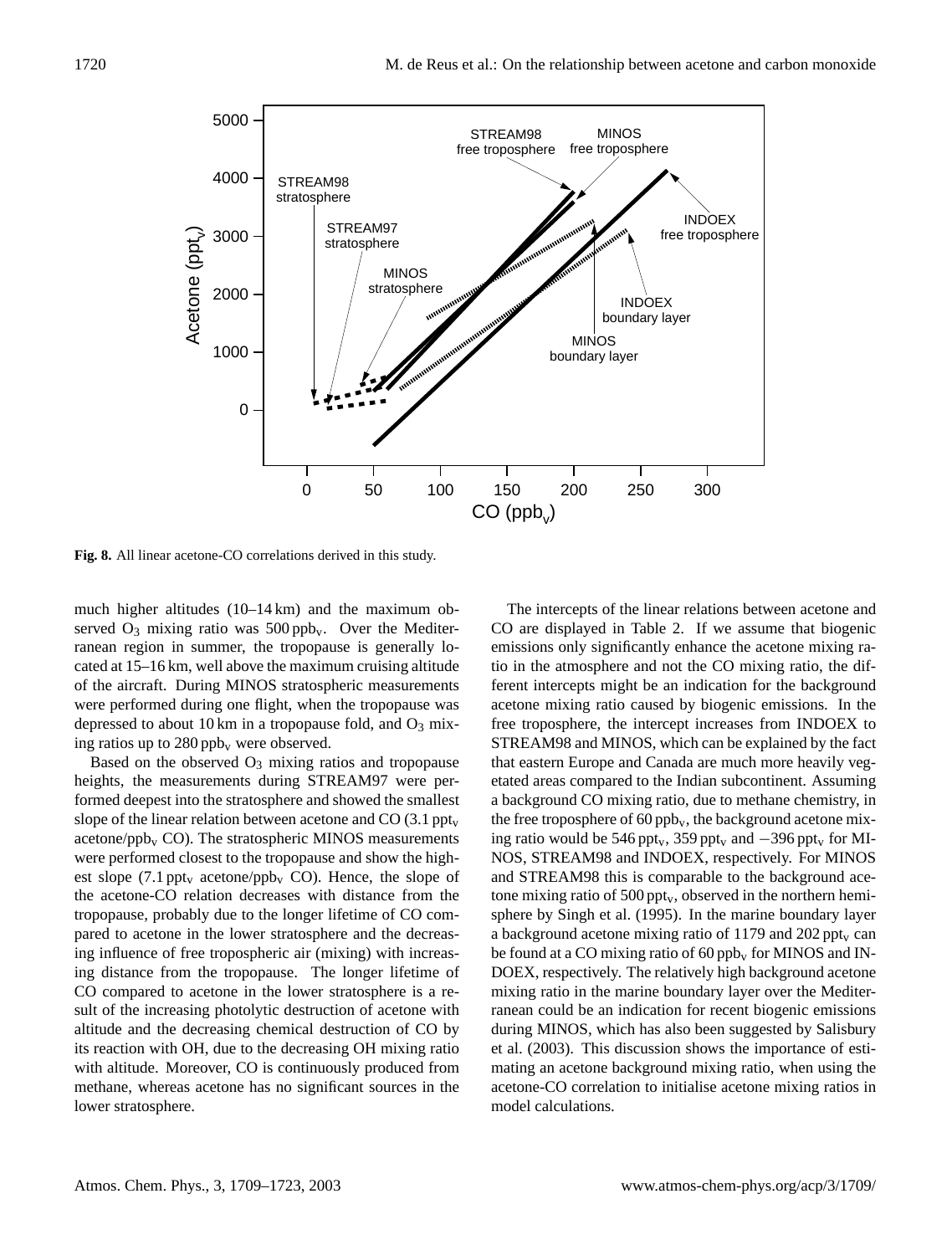We have to note that most of our measurements took place downwind of large continents during summertime. Extensive measurements in the continental boundary layer, in the southern hemisphere and measurements during other seasons will be necessary to complete the picture of the relation between acetone and CO in the atmosphere.

#### **6 Summary and conclusions**

The correlation between acetone and CO has been investigated for five aircraft measurement campaigns, at midlatitudes, polar and tropical regions, showing common slopes for different layers of the atmosphere. Acetone measurements were performed using a proton-transfer-reaction or chemical ionisation mass spectrometer with a total uncertainty ranging from 28 to 50%. CO was measured using a tunable diode laser absorption spectrometer (TDLAS) with a total uncertainty ranging between 1.4 and 14%.

Air masses which were influenced by anthropogenic pollution and biomass burning show a strong correlation between acetone and CO. This is caused by the co-emission of acetone, CO and hydrocarbons by anthropogenic and biomass burning sources, and the secondary production of acetone from the oxidation of various hydrocarbons. In the marine boundary layer, the slope of the linear relation between acetone and CO ranged between 13 and  $16 \text{ppt}_v$ acetone/ppb<sub>v</sub> CO, while it was between 21 and 25 ppt<sub>v</sub> acetone/ppb<sub>v</sub> CO in the free troposphere. The difference in slope can be explained by the emission of acetone from the ocean in relatively clean air masses and the uptake of acetone by the ocean in polluted areas.

Close to biogenic sources no correlation between acetone and CO was observed, which is due to the strong biogenic emission of acetone and its precursor gases, and small coincident biogenic CO emissions.

At further distance from biogenic and anthropogenic sources, for example in the stratosphere or in the southern hemisphere, a strong correlation between acetone and CO was observed as well. Measurements in the lower stratosphere indicate a slope between 3 and 7 ppt<sub>v</sub> acetone/ppb<sub>v</sub> CO. Measurements over the Indian Ocean in the southern hemisphere 3.4 ppt<sub>v</sub> acetone/ppb<sub>v</sub> CO. This is probably caused by the relatively longer lifetime of CO compared to acetone, which causes the slope of the acetone-CO correlation to decrease with air mass age.

The slopes of the linear relation between acetone and CO, presented in this study, may be used in model calculations. However, different slopes have to be considered for marine boundary layer, free tropospheric and lower stratospheric air masses, and a distinction has to be made between northern and southern hemispheric air. The acetone-CO correlation can, however, not be used in areas with high biogenic emissions, since no significant correlation between acetone and CO was observed in these areas. Moreover, an acetone back-

ground mixing ratio has to be assumed in order to use the acetone-CO correlation in model calculations.

The acetone-CO correlation may also be useful for the identification of source regions that have affected the air mass.

*Acknowledgements.* The STREAM project was financially supported by the European Union (DG XII). Support by the Max Planck Society is also gratefully acknowledged (MINOS, INDOEX and LBA-CLAIRE).

#### **References**

- Andreae, M. O., Artaxo, P., Fischer, H., Freitas, S. R., Gregoire, J. M., Hansel, A., Hoor, P., Kormann, R., Krejci, R., Lange, L., Lelieveld, J., Lindinger, W., Longo, K., Peters, W., de Reus, M., Scheeren, B., Silva Dias, M. A. F., Ström, J., van Velthoven, P. F. J., and Williams, J.: Transport of biomass burning smoke to the upper troposphere by deep convection in the equatorial region, Geophys. Res. Lett., 28, 951–954, 2001.
- Arnold, F., Burger, V., Droste-Fanke, B., Grimm, F., Krieger, A., ¨ Schneider, J., and Stilp, T.: Acetone in the upper troposphere and lower stratosphere: Impact on trace gases and aerosols, Geophys. Res. Lett., 24, 3017–3020, 1997.
- Brühl, C. and Crutzen, P. J.: On the disproportionate role of tropospheric ozone as a filter against solar UV-B radiation, Geophys. Res. Lett., 16, 703–706, 1989.
- Crutzen, P. J., Williams, J., Pöschl, U., Hoor, P., Fischer, H., Warneke, C., Holzinger, R., Hansel, A., Lindinger, W., Scheeren, B., and Lelieveld, J.: High spatial and temporal resolution measurements of primary organics and their oxidation products over the tropical forests of Surinam, Atm. Env., 34, 1161–1165, 2000.
- de Gouw, J. A., Warneke, C., Scheeren, H. A., van der Veen, C., Bolder, M., Scheele, M. P., Williams, J., Wong, S., Lange, L., Fischer, H., and Lelieveld, J.: Overview of the trace gas measurements onboard the Citation aircraft during the intensive field phase of INDOEX, J. Geophys. Res., 106, 28 453–28 467, 2001.
- de Laat, A. T. J., de Gouw, J. A., Lelieveld, J., and Hansel, A.: Model analysis of trace gas measurements and pollution impact during INDOEX, J. Geophys. Res., 106, 28 469–28 480, 2001.
- De More, W. B., Sander, S. P., Golden, D. M., Hampson, R. F., Kurylo, M. J., Howard, C. J., Ravishankara, A. R., Kolb, C. E., and Molina, M. J.: Chemical kinetics and photochemical data for use in stratospheric modeling, Evaluation Number 12, Jet Propulsion Laboratory publication no. 97-4, Pasadena, CA, 1997.
- de Reus, M., Krejci, R., Williams, J., Fischer, H., Scheele, R., and Ström, J.: Vertical and horizontal distribution of the aerosol number concentration and size distribution over the northern Indian Ocean, J. Geophys. Res., 106, 28 629–28 641, 2001.
- Ellison, G. B., Tuck, A. F., and Vaida, V.: Atmospheric processing of organic aerosols, J. Geophys. Res., 104, 11 633–11 641, 1999.
- Fischer, H., Wienhold, F. G., Hoor, P., Bujok, O., Schiller, C., Siegmund, P., Ambaum, M., Scheeren, H. A., and Lelieveld, J.: Tracer correlations in the northern high latitude lowermost stratosphere: Influence of cross-tropopause mass exchange, Geophys. Res. Lett., 27, 97–100, 2000.
- Fischer, H., Brunner, D., Harris, G. W., Hoor, P., Lelieveld, J., McKenna, D. S., Rudolph, J., Scheeren, H. A., Siegmund, P., Wernli, H., Williams, J., and Wong, S.: Synoptic tracer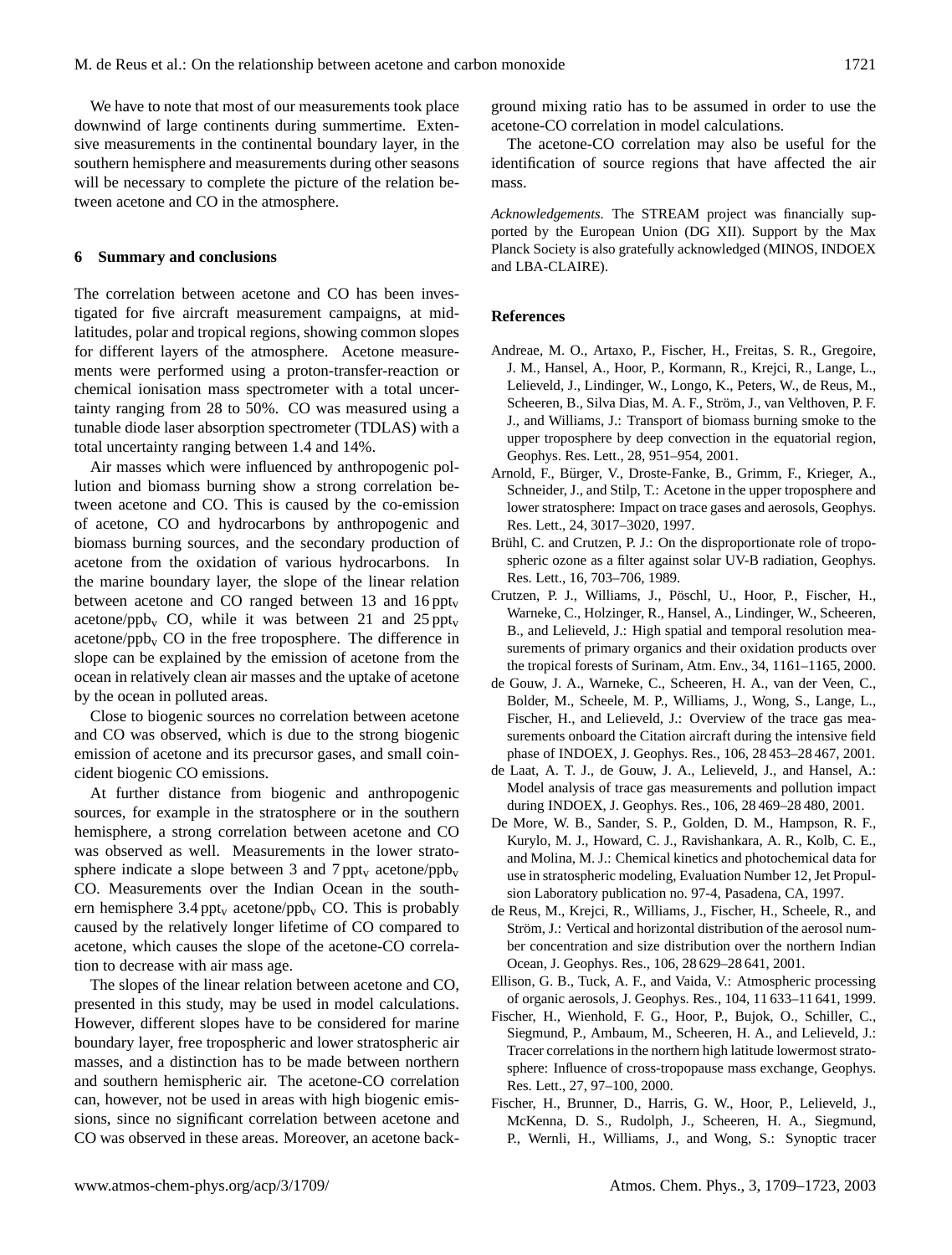gradients in the upper troposphere over central Canada during the Stratosphere-Troposphere Experiments by Aircraft Measurements 1998 summer campaign, J. Geophys. Res., 107(D8), 4064, doi: 10.1029/2000JD000312, 2002.

- Frost, G. J., Fried, A., Lee, Y.-N., Wert, B., Henry, B., Drummond, J. R., Evans, M. J., Fehsenfeld, F. C., Goldan, P. D., Holloway, J. S., Hübler, G., Jakoubek, R., Jobson, B. T., Knapp, K., Kuster, W. C., Roberts, J., Rudolph, J., Ryerson, T. B., Stohl, A., Stroud, C., Sueper, D. T., Trainer, M., and Williams, J.: Comparison of box model calculations and measurements of formaldehyde from the 1997 North Atlantic Regional Experiment, J. Geophys. Res., 107(D8), 4060, doi:10.1029/2001JD000896, 2002.
- Holzinger, R., Warneke, C., Hansel, A., Jordan, A., and Lindinger, W.: Biomass burning as a source of formaldehyde, acetaldehyde, methanol, acetone, acetonitrile and hydrogen cyanide, Geophys. Res. Lett., 26, 1161–1164, 1999.
- Hoor, P., Fischer, H., Lange, L., Lelieveld, J., and Brunner, D.: Seasonal variations of a mixing layer in the lowermost stratosphere as identified by the  $CO-O<sub>3</sub>$  correlation from in situ measurements, J. Geophys. Res., 107(D5), 4044, doi:10.1029/2000JD000289, 2002.
- Jacob, D. J., Field, B. D., Jin, E. M., Bey, I., Li, Q., Logan, J. A., Yantosca, R., and Singh, H. B.: Atmospheric budget of acetone, J. Geophys. Res., 107(D10), 4100, doi:10.1029/2001JD000694, 2002.
- Jost, C., Trentmann, J., Sprung, D., Andreae, M. O., McQuaid, J. B., and Barjat, H.: Trace gas chemistry in a young biomass burning plume over Namibia: Observations and model simulations, J. Geophys. Res.,108(D13), 8482, doi:10.1029/2002JD002431, 2003.
- Keim, E. R., McKeen, S. A., Gao, R. S., Donnelly, S. G., Wamsley, R. C., Del Negro, L. A., Fahey, D. W., Hanisco, T. F., Lanzendorf, E. J., Proffitt, M. H., Margitan, J. J., Hintsa, E. J., Jaegle, L., Webster, C. R., May, R. D., Scott, D. C., Salawitch, R. J., Wilson, J. C., McElroy, C. T., Atlas, E. L., Flocke, F., and Bui, T. P.: NO<sub>y</sub> partitioning from measurements of nitrogen and hydrogen radicals in the upper troposphere, Geophys. Res. Lett., 26, 51–54, 1999.
- Kormann, R., Fischer, H., Gurk, C., Helleis, F., Klüpfel, T., Kowalski, K., Königstedt, R., Parchatka, U., and Wagner, V.: Application of a multi-laser tunable diode laser absorption spectrometer for atmospheric trace gas measurements at  $sub-ppb<sub>v</sub>$  levels, Spectrochim. Acta A, 58, 2489–2498, 2002.
- Lelieveld, J., Crutzen, P. J., Ramanathan, V., Andreae, M. O., Brenninkmeijer, C. A. M., Campos, T., Cass, G. R., Dickerson, R. R., Fischer, H., de Gouw, J. A., Hansel, A., Jefferson, A., Kley, D., de Laat, A. T. J., Lal, S., Lawrence, M. G., Lobert, J. M., Mayol-Bracero, O., Mitra, A. P., Novakov, T., Oltmans, S. J., Prather, K. A., Ramanathan, V., Reiner, T., Rodhe, H., Scheeren, H. A., Sikka, D., and Williams, J.: The Indian Ocean Experiment: Widespread air pollution from South and Southeast Asia, Science, 291, 1031–1036, 2001.
- Lelieveld, J., Berresheim, H., Borrmann, S., Crutzen, P. J., Dentener, F. J., Fischer, H., Feichter, J., Flatau, P. J., Heland, J., Holzinger, R., Kormann, R., Lawrence, M. G., Levin, Z., Markowicz, K., Mihalopoulos, N., Minikin, A., Ramanthan, V., de Reus, M., Roelofs, G. J., Scheeren, H. A., Sciare, J., Schlager, H., Schulz, M., Siegmund, P., Steil, B., Stephanou, E. G., Stier, P., Traub, M., Warneke, C., Williams, J., and Ziereis, H.: Global

air pollution crossroads over the Mediterranean, Science, 298, 794–799, 2002.

- Lindinger, W., Hansel, A., and Jordan, A.: On-line monitoring of volatile organic compounds at ppt<sub>v</sub> levels by means of Proton-Transfer-Reaction Mass Spectrometry (PTR-MS): Medical applications, food control and environmental research, Int. J. Mass Spectrom. Ion Processes, 173, 191–241, 1998.
- Mauzerall, D. L., Logan, J. A., Jacob, D. J., Anderson, B. E., Blake, D. R., Bradshaw, J. D., Heikes, B., Sachse, G. W., Singh, H., and Talbot, B.: Photochemistry in biomass burning plumes and implications for tropospheric ozone over the tropical South Atlantic, J. Geophys. Res., 103, 8401–8423, 1998.
- McKeen, S. A., Gierczak, T., Burkholder, J. B., Wennberg, P. O., Hanisco, T. F., Keim, E. R., Gao, R. S., Liu, S. C., Ravishankara, A. R., and Fahey, D. W.: The photochemistry of acetone in the upper troposphere: A source of odd-hydrogen radicals, Geophys. Res. Lett., 24, 3177–3180, 1997.
- Möhler, O., Reiner, T., and Arnold, F.: A novel aircraft-based tandem mass spectrometer for atmospheric ion and trace gas measurement, Rev. Sci. Instrum., 64, 1199–1207, 1993.
- Pöschl, U., Williams, J., Hoor, P., Fischer, H., Crutzen, P. J., Warneke, C., Holzinger, R., Hansel, A., Jordan, A., Lindinger, W., Scheeren, H. A., Peters, W., and Lelieveld, J.: High acetone concentrations throughout the 0–12 km altitude range over the tropical rainforest in Surinam, J. Atm. Chem., 38, 115–132, 2001.
- Press, W. H., Teukolsky, S. A., Vetterling, W. T., and Flannery, B. P.: Numerical Recipes in C: the Art of Scientific Computing, 2nd edition, Cambridge University Press, New York, pp. 994, 1992.
- Reiner, T., Sprung, D., Jost, C., Gabriel, R., Mayol-Bracero, O. L., Andreae, M. O., Campos, T. L., and Shetter, R. E.: Chemical characterization of pollution layers over the tropical Indian Ocean: Signatures of emissions from biomass and fossil fuel burning, J. Geophys. Res., 106, 28 97–28 510, 2001.
- Salisbury, G., Williams, J., Holzinger, R., Gros, V., Mihalopoulos, N., Vrekoussis, M., Sarda-Estève, R., Berresheim, H., von Kuhlmann, R., Lawrence, M., and Lelieveld, J.: Ground-based PTR-MS measurements of reactive organic compounds during the MINOS campaign in Crete, July–August 2001, Atmos. Chem. Phys., 3, 925–940, 2003.
- Scheeren, H. A., Lelieveld, J., Roelofs, G. J., Williams, J., Fischer, H., de Reus, M., de Gouw, J. A., Warneke, C., Holzinger, R., Schlager, H., Klüpfel, T., Bolder, M., van der Veen, C., and Lawrence, M.: The impact of monsoon outflow from India and South-East Asia in the upper troposphere over the eastern Mediterranean, Atmos. Chem. Phys. Discuss., 3, 2285–2330, 2003.
- Schneider, J.: Aircraft-based mass spectrometric measurements of trace gas distributions in the tropopause region: Implications for stratosphere-troposphere exange, ozone chemistry and global biomass burning, PhD. thesis, Heidelberg University, Germany, 132 p., 1997.
- Singh, H. B., O'Hara, D., Herlth, D., Sachse, W., Blake, D. R., Bradshaw, J. D., Kanakidou, M., and Crutzen, P. J.: Acetone in the atmosphere: distribution, sources, and sinks, J. Geophys. Res., 99, 1805–1819, 1994.
- Singh, H. B, Kanakidou, M., Crutzen, P. J., and Jacob, D. J.: High concentrations and photochemical fate of oxygenated hydrocarbons in the global troposphere, Nature, 378, 50–54, 1995.